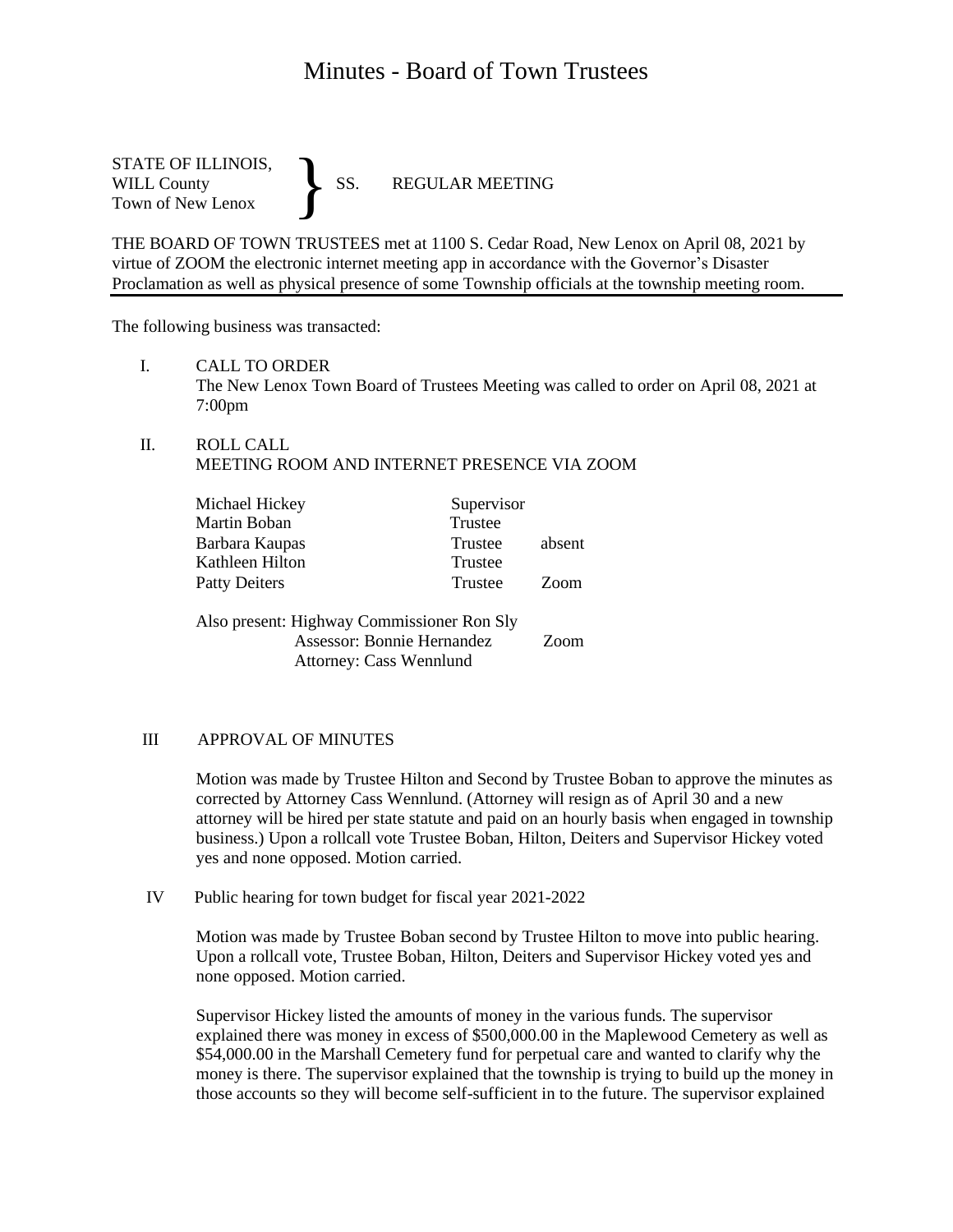that if township government ever went away these entities would be able to be passed on to another government body like the village or county without a financial burden to their budget.

The Supervisor explained senior housing maintenance of various items like the elevators and the hot water tank. There was conversation on the complexity of the elevator inspection process.

Guest, Maureen Broderick, questioned how the Road Commissioner's salary was paid out. Attorney Wennlund explained the salary for the Road Commissioner is split, 50% of it comes from the administration fund and 50% from the road district funds. Mrs. Broderick raised the question of the Trustees receiving IMRF benefits. Supervisor Hickey said no trustee receives an IMRF benefit today.

Mrs. Broderick had questions concerning the reduction of income from the transportation department. Supervisor Hickey said that was due to the pandemic. Rides in the township had plummeted from 800 rides a month to 100 because of Covid risks.

Mrs. Broderick asked if former employees were being given health benefits. Supervisor Hickey said that there are no former employees being given health benefits. She also asked about the cost of the newsletter. The Supervisor explained that people like getting the mail version of the letter and that it is also available online for those who wish to see it there.

Mrs. Broderick asked about the bond debt for the senior housing facility. Supervisor Hickey said in an effort to not add a tax burden to the tax payers we must keep a bond reserve minimum of 1 year liability on hand in order to abate that obligation so the residents will not see it show up on their tax bills. Every December, the board passes a resolution to abate that obligation to the tax payers and if that extra money isn't there it shows up on your tax bill and it would cost the average tax payer \$200.00

Mrs. Broderick made mention of our fiscal responsibility with keeping our tax levy down and said the board is doing a fine job on that.

Mrs. Broderick asked about preparing the transfer of appropriations. Supervisor Hickey said that it is the clerk's responsibility and that the clerk worked with the administrator as did all the past clerks to ready the report and assured her all was being done responsibly.

Trustee Boban made mention that the trustee salary is not just for attending meetings. Trustees are given committees and assignments of various duties that need to be attended to and often take up much of your personal time.

Trustee Hilton made mention that beyond the small salary the clerk does not receive any other benefit from the township and that the supervisor has chosen to not participate in the IMRF. Supervisor Hickey also mentioned that the Road Commissioner has opted out of the IMRF as well. Trustee Hilton wanted to make clear that there are not excessive benefits going on with the board members.

Supervisor Hickey asked for a motion to leave the township public hearing. Motion was made by Trustee Boban Second by Trustee Hilton. Upon a rollcall vote; Trustees Boban, Hilton, Deiters and Supervisor Hickey voted in favor and none opposed, motion carried.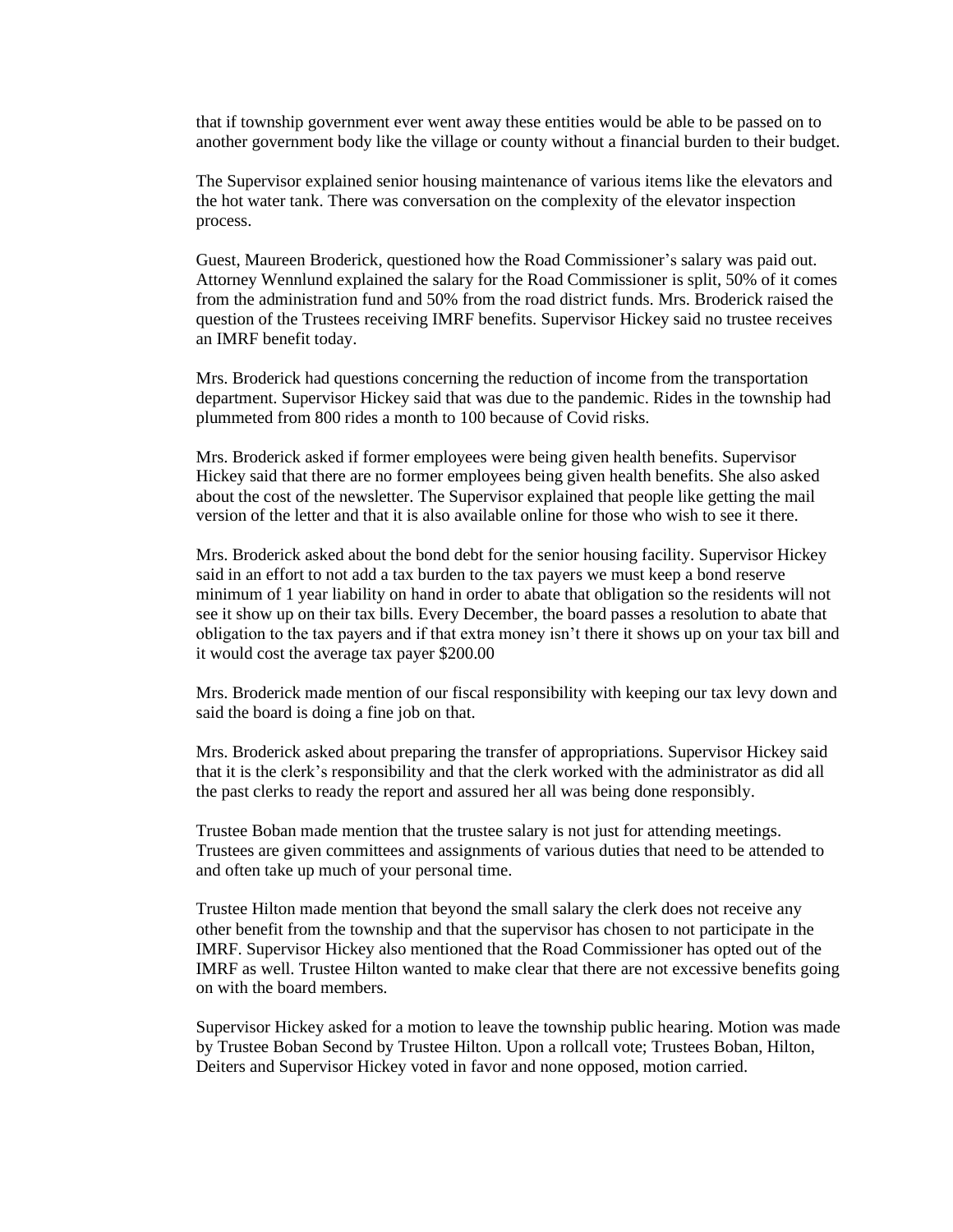Motion was made to go into the Road District budget and appropriation hearing by Trustee Hilton and second by Trustee Boban. Upon a rollcall vote Trustee Boban, Hilton, Deiters and Supervisor Hickey voted in favor, none opposed, motion carried.

Supervisor Hickey listed the amounts of the various accounts for the road district. Supervisor Hickey asked if the Road Commissioner or any person had comments or questions. Hearing none the Supervisor said we need to move to ratify the Road District budget.

The Supervisor asked for a motion to ratify the 2021-2022 Road district budget. Motion was made by Trustee Hilton and Second by Trustee Boban upon a rollcall vote Trustees Boban, Hilton, Deiters and Supervisor Hickey voted yes and none opposed, motion carried.

Motion was made by Trustee Deiters and second by Trustee Boban to close the Road District hearing. Upon a rollcall vote Trustees Boban, Hilton, Deiters and Supervisor Hickey voted yes, none opposed, motion carried.

At this time the supervisor entertain any guest comments. Maureen Broderick made mention of the elevator inspection issues are the same with respect to the JJC elevators as well.

### V BOARD ISSUES-- ACTION ITEMS

Motion was made by Trustee Boban and Second by Trustee Deiters to adopt Resolution 2021-02 Transfer of Township Appropriation. Upon a rollcall vote, Trustees Boban, Hilton, Deiters and Supervisor Hickey voted in favor and none opposed, motion carried.

Motion was made by Trustee Boban and Second by Trustee Hilton to adopt Resolution 2021- 03 Transfer of Township appropriation for senior housing. Upon a rollcall vote, Trustees Boban, Hilton, Deiters and Supervisor Hickey voted in favor and none opposed, motion carried.

Motion was made by Trustee Boban and Second by Trustee Hilton to adopt Resolution 2021- 04 Transfer of Township appropriation for Maplewood Cemetery. Upon a rollcall vote Trustees Boban, Hilton, Deiters and Supervisor Hickey voted in favor and none opposed, Motion carried.

Motion was made by Trustee Boban and Second by Trustee Hilton to adopt Transfer of Road District appropriation Resolution 2021-01. Upon a rollcall vote Trustees Boban, Hilton, Deiters and Supervisor Hickey voted in favor and none opposed, motion carried.

Motion was made by Trustee Hilton and Second by Trustee Deiters to adopt fiscal year 2021- 2022 Town Budget ordinance 2021-01Upon a rollcall vote Trustees Boban, Hilton, Deiters and Supervisor Hickey voted in favor and none opposed, motion carried.

Motion was made by Trustee Deiters and Second by Trustee Boban to approve a new Maplewood Cemetery Fee and Foundation Fee Schedule. Upon a roll call vote Trustees Boban, Hilton, Deiters and Supervisor Hickey voted in favor and none opposed, motion carried. Trustee Boban made mention of where the funds go with these fees. The Supervisor said that those funds go to the sexton to have a representative of the Cemetery at funerals and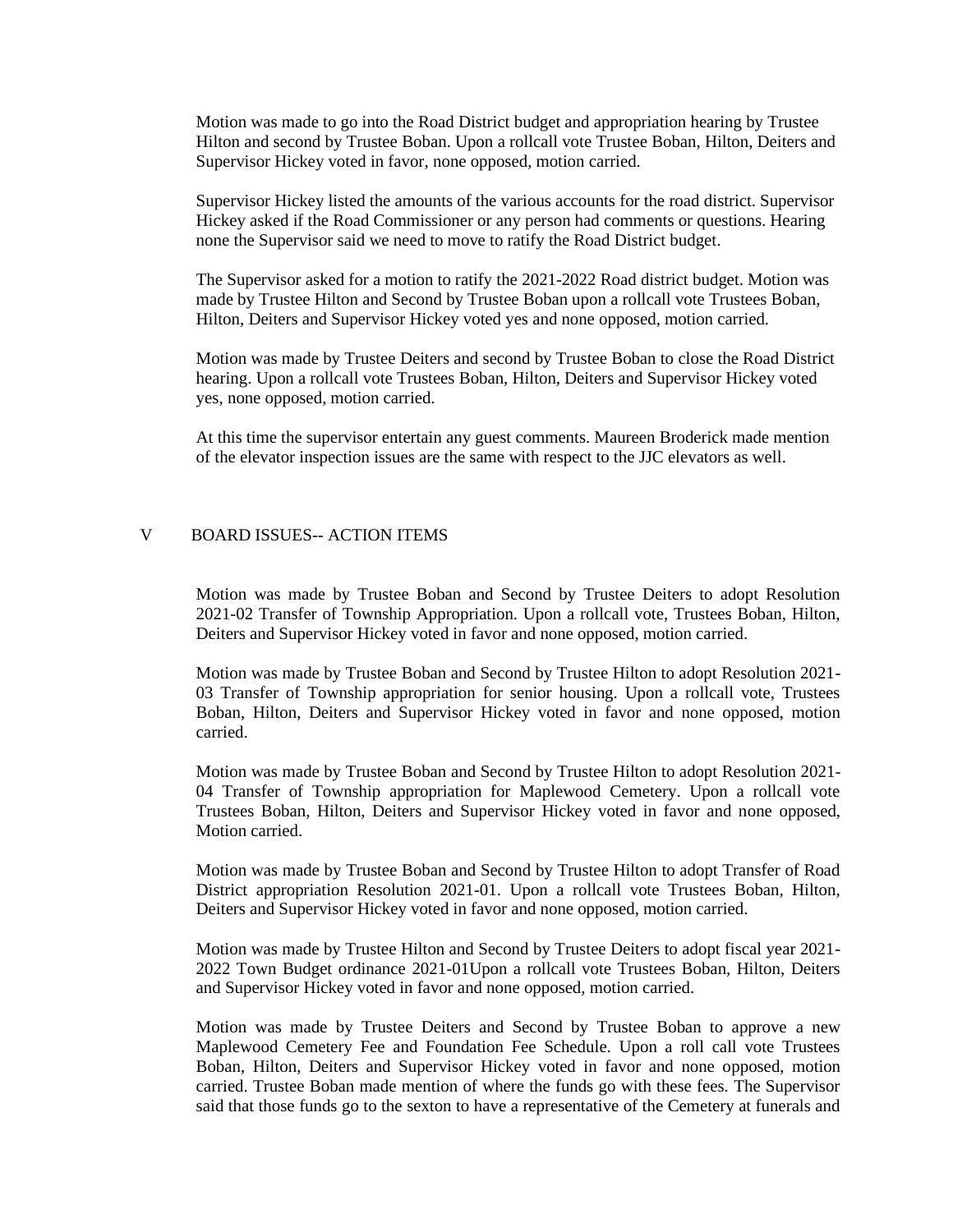added that eventually when the graves have been sold out we use those fund to build up the perpetual care fund in an effort to have the cemetery maintained with its own self-generated funds and that we need to get that fund to at least one million dollars in order to be able to do that.

Supervisor Hickey moved to the next action item and explained that we need to up the employee stipend for the health insurance due to rising costs in health insurance, he explained the cost of health insurance for an employee is approximately \$8,000 and that the employee stipend is approximately \$4,000 saving the township an average \$4,000 per employee per year. Without the stipend employees would enroll in the insurance to save paying deductible costs from their primary insurance costing the township thousands in insurance. Trustee Deiters ask why we were paying employees to not take insurance. It was explained again by Supervisor Hickey that employees were enrolling in the insurance benefit and costing the township thousands of dollars, so they didn't have to pay their \$250.00 primary insurance deductible. This practice was costing the township tens of thousands of dollars. Assessor Hernandez stated it was set up as an incentive to not take the insurance if you don't need it. Trustee Deiters still had questions and concerns about the amount the employees contribute for insurance. Assessor Hernandez tried to explain that these are government employees and don't earn what private sector employees do and this is why they get this benefit.

Motion was made by Trustee Boban and Second by Trustee Hilton to raise the Employee insurance waiver payment from \$290.00 to \$330.00 Upon a rollcall vote, Trustee Boban, Hilton and Supervisor Hickey voted in favor, Trustee Deiters voted against, motion carried.

#### VI SUPERVISORS REPORT

Supervisor mentioned that he had received a letter of resignation from the attorney to be effective as of April 30, 2021 and that new counsel will be hired in the near future.

#### VII TRUSTEE REPORTS

Trustee Boban: We are continuing with the electronics program and the number of cars is beginning to increase again as the weather is warming. Transition students are continuing in the food pantry. The recycle day is coming and the newsletter will be hitting the mailboxes soon. We will be moving ahead with the recycle day as planned.

#### Trustee Kaupas: ABSENT

Trustee Hilton: New Lenox was able to have a two day vaccine clinic and the township was able to assist with rides for seniors to get vaccinated and wanted to make special mention to Debbie Cunningham for organizing the rides on short notice due to how quickly the event came together. Rides for the month were up significantly and expectations of continued upward trends are expected.

Trustee Deiters: No Report

## VIII OTHER ELECTED OFFICIALS

CLERK: Economic statements are due May  $1<sup>st</sup>$ , Newsletter going out soon and Tuesday the 13<sup>th</sup> will be the Annual Town Meeting.